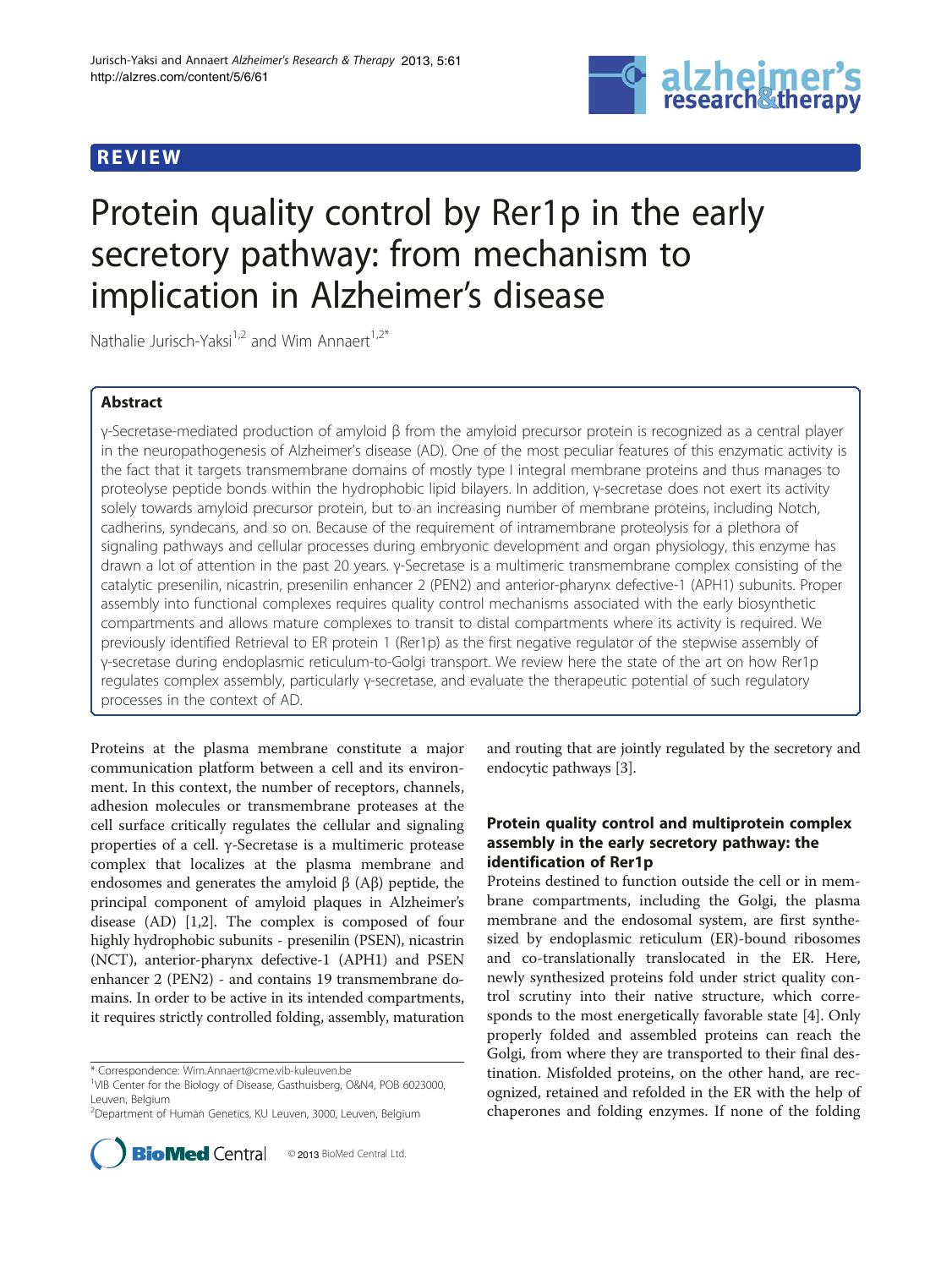strategies work, defective proteins will be sent for degradation by ER-associated degradation or autophagy. These primary quality control mechanisms apply to all proteins despite their individual characteristics. Indeed, the recognition of non-native conformation relies on biophysical properties of proteins and includes exposure of hydrophobic regions, unpaired cysteine residues, mobile loops, lack of compactness and the tendency to aggregate.

Multiprotein complexes (for instance, ion channels and immune receptors but also enzymatic activities such as γ-secretase) require additional secondary quality control that ensures proper assembly of individual subunits and functionality of the complex [\[5,6](#page-5-0)]. This is needed to prevent single subunits or incompletely assembled complexes being trafficked to distal compartments where they could potentially exert aberrant functions. Such mechanisms often rely on short peptide sequences in cytosolic and transmembrane domains (TMDs) of individual subunits that determine their retention, retrieval or degradation until correct assembly has taken place. Apart from ensuring correct multimeric organization (addressed in more detail later), retrieval from the Golgi apparatus is also important for many ER proteins to retain their strict localization in the ER [[4\]](#page-5-0).

Retrieval is often mediated through luminal or cytosolic motifs such as KDEL (lysine-aspartic acid-glutamic acid-leucine) and di-arginine or di-lysine based motifs (for example, RXR, KKXX or KXKXX, where R is arginine, K lysine and X any amino acid), respectively. The KDEL sequence is found in the carboxyl termini of several soluble ER-localized folding chaperones, like grp78 and grp94 [\[7](#page-5-0)]. On the other hand, the di-arginine or di-lysine motifs are found in a broad range of transmembrane ER-localized proteins and membrane protein complexes destined to traffic out of the ER [\[5](#page-5-0)]. Cytosolic and luminal motif-based retrieval works by recruiting the coat protein complex I (COPI) in the cis-Golgi directly or via the KDEL receptor when the KDEL sequence is present [\[8](#page-5-0)-[10\]](#page-5-0). This interaction eventually retrieves the escaped or unassembled protein via retrograde transport to the ER. As such, the exposure of the motif enables the protein to return to the ER and masking this signal thus allows the protein to escape retrieval mechanisms and further traffic along the secretory pathway. In the light of multiprotein complex assembly, and following this strategy, such motifs allow only correctly oligomerized complexes that have attained the proper quaternary structure and hidden their retention signals to pass to the Golgi. This has been well described for the ATP-dependent K channel [[11\]](#page-5-0), the G-protein-coupled γ-aminobutyric acid B neurotransmitter receptor [\[12](#page-5-0)] and the receptor for immunoglobulin E [[6\]](#page-5-0).

Multiproteins that have no such 'classical' ER retrieval motifs in their individual subunits rely on other membrane

chaperones that bear signals to aid with assembly. One such example is the Retrieval to ER protein 1 (Rer1p), which is the main focus of this review. Rer1p is a relatively small, highly hydrophobic protein (196 amino acids for the human sequence) composed of four TMDs. Both the amino and carboxyl termini and the loop domains are exposed to the cytosol (the predicted structure is shown in Figure [1](#page-2-0)A) [[13](#page-5-0)]. The carboxyl terminus bears a positively charged di-lysine or arginine motif (GKKKY in yeast; Figure [1](#page-2-0)B) required for retrieval of Rer1p from the intermediate compartment/cis-Golgi to the ER [\[14\]](#page-5-0). Rer1p was originally identified in a yeast screen for mutants defective in the retention of Sec12p [\[15\]](#page-5-0). Yeast Sec12p is an ERresident type II transmembrane glycoprotein required for the formation of transport vesicles from the ER that does not harbor any cytosolic/luminal ER retention motifs (for example, KDEL, di-lysine/arginine, described above) but rather utilizes Rer1p to maintain a specific ER localization [\[15,16](#page-5-0)]. Since its original discovery, many additional yeast proteins binding to Rer1p for ER retrieval have been discovered and, interestingly, they have very different topologies and numbers of TMDs: examples include Sec71p and Sec63p (subunits of the translocation machinery), iron transporter machinery subunit Fet3p, Sed4p (which controls the formation of the COPII vesicle), and the ER  $\alpha$ 1,2-mannosidase Mns1p (Figure [1C](#page-2-0)) [[17](#page-5-0)-[19](#page-6-0)]. As opposed to cytosolic and luminal motifs, Rer1p utilizes TMD-TMD interactions with cognate subunits for retrieval to the ER. More particularly, original studies in yeast demonstrated that Rer1p binds polar residues within the interactor's TMD that are exposed in the hydrophobic lipid bilayer [\[17\]](#page-5-0). However, within Rer1p the interaction requirements are not yet fully understood and appear to be multimodal. For instance, the highly conserved Tyr152 in the fourth TMD is important for the recognition of Sec12p but not Sec71p [\[17](#page-5-0)]. Interaction between Rer1p and its partner probably occurs in the intermediate compartment or cis-Golgi. Later, binding of the Rer1pinteractor complex to COPI retrieves the proteins to the

ER [\[16\]](#page-5-0). As long as the TMD motif is accessible to Rer1p, the interacting subunit is efficiently retrieved to the ER in a COPI-dependent manner; masking this signal upon oligomerization with its partner subunits is required to proceed further along the secretory pathway. Hence, the Rer1p-binding motif uses a similar 'hide and run' strategy to support multiprotein complex assembly.

Oligomerization may also rely on alternative mechanisms that are based on the presence of ER export signals on only a few specific subunits of the complex. This is the case for the potassium channel Kir3, where four members can assemble in different combinations to generate active channels [\[20](#page-6-0)]. The Kir 3.1 homotetramer is not functional because it lacks an ER export signal and is retained in the ER. Kir 3.1 needs to co-assemble with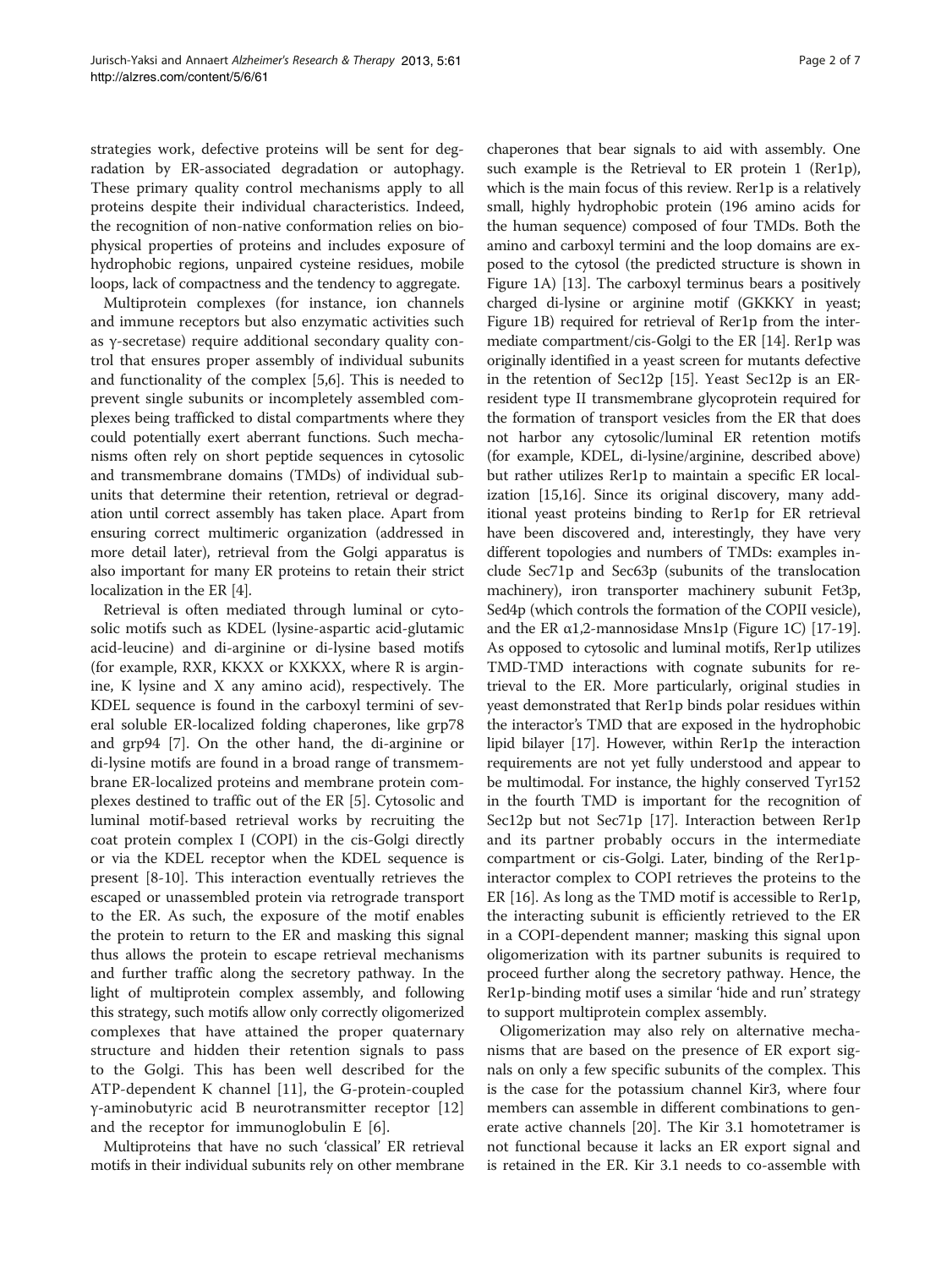<span id="page-2-0"></span>

other partners, such as Kir3.2A or Kir3.4, that harbor such signals to efficiently exit the ER.

A combination of the aforementioned strategies brings in additional layers of quality control where only properly assembled complexes with a specific subunit composition are selected for forward transport, leaving unassembled monomers behind to search for an appropriate partner.

## From yeast to mammalian cells: Rer1p controls γ-secretase assembly

The first mammalian protein discovered to be retrieved to the ER by Rer1p was NCT [\[21](#page-6-0)], followed by PEN2

[[22\]](#page-6-0), two components of the multiprotein  $γ$ -secretase complex, known for its contribution to AD pathology (Figure 1C). γ-Secretase is a di-aspartyl protease responsible for the cleavage of an increasing number of (mostly) type I integral membrane proteins. Among the 90 proteins identified as substrates, the most studied are Notch, for its determining role in development and cancer, and amyloid precursor protein (APP), for its involvement in AD (reviewed in [\[1,2](#page-5-0)[,23](#page-6-0)]). Sequential cleavage of APP by β-secretase and γ-secretase generates Aβ peptides, aggregated forms of which are major constituents of amyloid plaques, one of the neuropathological hallmarks of AD. γ-Secretase cleaves its substrate within the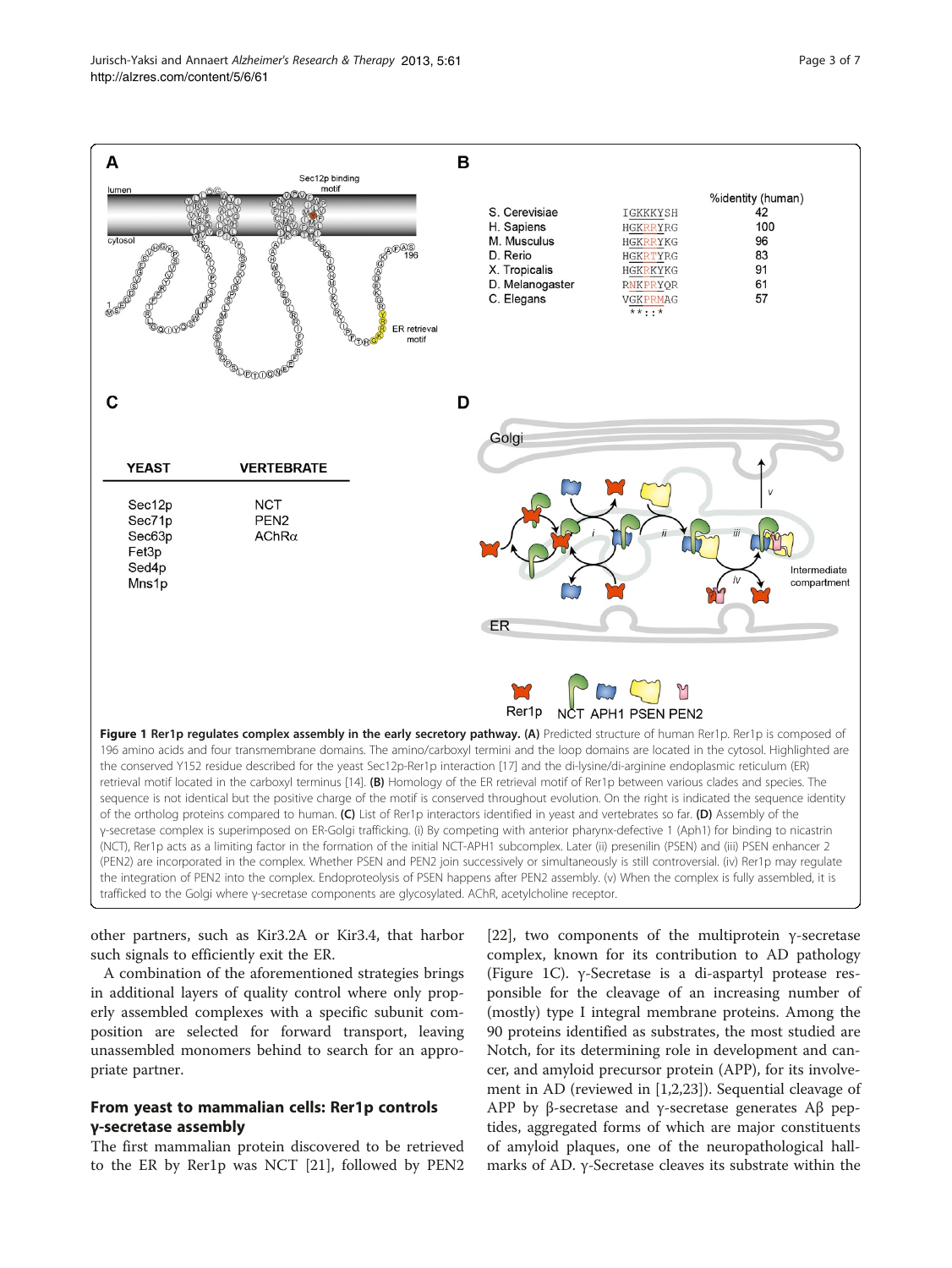plane of the lipid bilayer in a process termed regulated intramembrane proteolysis that is unique to a small family of intramembrane cleaving proteases; besides γ-secretase, this family also contains the related signal peptide peptidases, the zinc metalloprotease site-2 protease, and rhomboid proteases [\[24,25\]](#page-6-0). γ-Secretase -mediated regulated intramembrane proteolysis may activate, turn off or switch the signaling properties of the transmembrane protein involved depending on whether the full-length, membrane-associated carboxy-terminal fragment or intracellular domain is responsible for its function. Most, if not all, of its substrates have signaling properties and regulate cellular events such as cell fate determination, adhesion, migration, neurite outgrowth, axon guidance or formation and maintenance of synapses. It is important to note here that because of the growing number and versatility of its substrates, γ-secretase is associated with a wide range of physiological processes; therefore, alterations of tissue or cellular expression and activity levels of γ-secretase are increasingly associated with human pathologies, ranging from neurodegeneration to cancer (reviewed in [[1\]](#page-5-0)).

The γ-secretase complex is composed of four different transmembrane proteins. PSENs, which harbor the catalytic activity of the complex, were first recognized by geneticists as the protein products of genes mutated in familial AD. Among the 180 mutations in PSEN1 and 13 in PSEN2 identified so far, some have been studied in detail and shown to directly affect the processing of APP by increasing either the production of Aβ or the ratio of Aβ42/40. But at the same time, it is becoming clear that the molecular mechanisms resulting in familial AD pathology differ a lot between the different mutations [[26\]](#page-6-0). Moreover, PSEN absolutely requires the co-factors NCT, APH1 and PEN2 to form a functional complex [[2,3\]](#page-5-0). Genetic ablation of only one component results in mislocalization (notably retention in the ER), incomplete maturation and destabilization of the remaining components. This clearly indicates that inter- and intramolecular interactions are crucial in the course of assembly, transport and activation of the γ-secretase complex.

γ-Secretase assembly occurs in a sequential and stoichiometric way and is superimposed with transport regulation to ensure cell- and tissue-specific levels of activity [\[3](#page-5-0)] (Figure [1D](#page-2-0)). As a first step, an NCT-APH1 subcomplex forms, which is stable in the absence of PSEN and PEN2. Later, the formation of a mature PSEN complex may involve direct binding of APH1-NCT to PSEN followed by the incorporation of PEN2. Or, alternatively, the APH1-NCT pre-complex may bind directly to a preformed PSEN1-PEN2 structure to generate the mature active γ-secretase complex. Incorporation of PEN2 promotes endoproteolysis of the full-length PSEN in stable heterodimers [\[27,28\]](#page-6-0).

The slow maturation (that is, complex N-glycosylation) of NCT in the Golgi and long turnover of γ-secretase components incorporated in the complex suggest that the components are actively recycling from the Golgi or retained in the ER [\[21,29](#page-6-0)]. However, no typical retrieval motifs are present in individual γ-secretase components. A potential ER retention motif in the PSEN1 carboxyl terminus [\[30\]](#page-6-0) has been documented but this has to be scrutinized based on the re-visited nine TMD topology of PSENs [\[31-34\]](#page-6-0).

We originally discovered that initial γ-secretase complex assembly is controlled by the retrieval protein Rer1p through its competitive interaction with NCT, implementing active Golgi-to-ER recycling in titrating γ-secretase complexes [\[21\]](#page-6-0). Shortly after our findings, PEN2 was shown also to bind to Rer1p [\[22](#page-6-0)]. In support of our work, Park and colleagues [[35\]](#page-6-0) demonstrated an interaction between Rer1p and the immature γ-secretase complex. In particular, they confirmed the interaction with the immature NCT and, importantly, the functional implication of the Rer1p interaction in negatively regulating the assembly, trafficking and activity of the complex [\[21,35\]](#page-6-0). We furthermore demonstrated that Rer1p binds to the single NCT TMD via centrally positioned polar residues that most likely form a hydrophilic patch on one side of the TMD α-helix, similarly to known yeast interactors. Since the same residues are crucial for NCT-APH1 interaction [\[36](#page-6-0)], it strongly suggests that both Rer1p and APH1 proteins compete for binding to NCT. In this way, the binding of Rer1p to NCT may decrease its availability to bind APH1 and form the initial subcomplex, a prerequisite for full complex assembly. Conversely, the binding of APH1 to the NCT TMD likely masks Rer1p interaction and allows complex assembly to proceed and escape from ER retrieval mechanisms. Thus, by controlling the assembly of the complex as early as during recycling between the Golgi and ER, Rer1p affects the overall levels and activity of the enzyme in post-Golgi compartments. This becomes evident when looking at APP processing, where more Aβ is secreted from Rer1p downregulated cells, while the reverse effect could be observed in overexpressing cells [\[21,35](#page-6-0)]. This makes Rer1p the first *bona fide* negative regulator linking transport regulation to γ-secretase assembly. In summary, this example of secondary quality control provides the cell with a mechanism to tightly regulate the quantitative levels of γ-secretase complex and activity in post-Golgi compartments. This is critically important given the high number of substrates and downstream signaling cascades.

While we have focused here on how Rer1p regulates ER retrieval of NCT, it is important to stress that γ-secretase assembly and retrieval may also be regulated by Rer1p-independent mechanisms (which are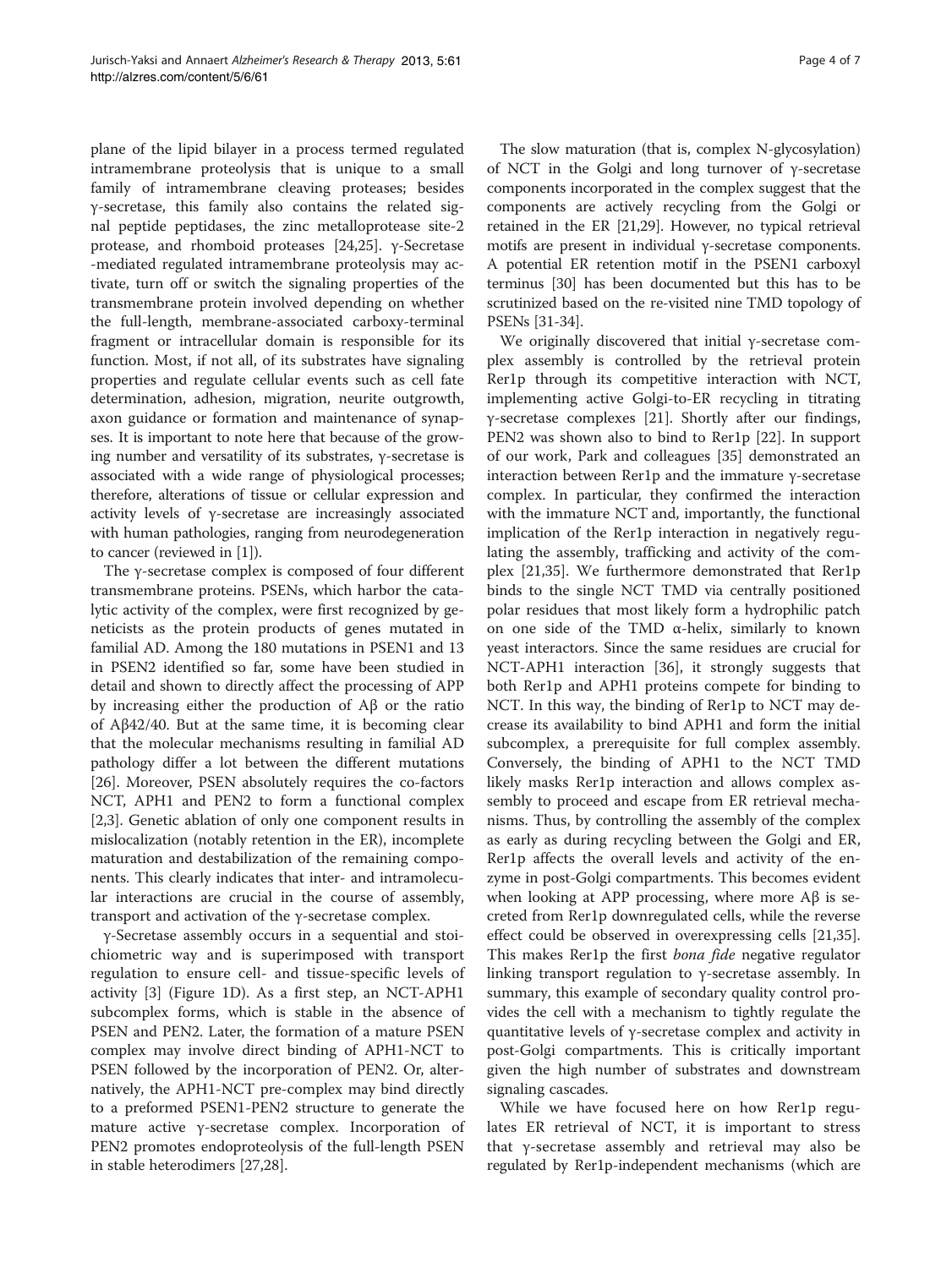currently less well defined molecularly) mediated through the NCT ecto- or luminal domain, the PSEN TMD and carboxy-terminal domains [\[3](#page-5-0)[,21,30,37,38\]](#page-6-0). More studies are required, however, to evaluate their true contributions to the assembly processes.

## Function of Rer1p in vivo

While most studies have been performed in cell culture or yeast, so far only two reports have evaluated the in vivo function of Rer1p, in mouse and zebrafish, respectively.

First, using muscle cell lines and mouse, Valkova and colleagues [[39](#page-6-0)] showed that Rer1p controls the assembly of another protein complex, the muscle acetylcholine receptors (AChRs), and consequently the neuromuscular junction. By direct interaction with the α subunit of the AChR, Rer1p retrieves unassembled AChRα and prevents it from degradation. As a consequence of Rer1p loss (using short hairpin-mediated knockdown or heterozygous gene-trap mice), escaped AChRα fails to assemble into a functional receptor, resulting in a reduction of cell-surface-localized receptor and a reduction in neuromuscular junction size. Thus, Rer1p also functions here as a negative regulator of the multisubunit assembly of the AChR, confirming and extending seminal findings on the Rer1p-NCT interaction [[21\]](#page-6-0).

Using zebrafish as a small model organism for embryonic development, we recently identified an unprecedented function of Rer1p and γ-secretase in the control of ciliary length and function in vivo [\[40](#page-6-0)]. Cilia are microtubule-based projections emanating from almost all cells of the vertebrate body [[41\]](#page-6-0). Their function is to either generate fluid flow and motion in the case of motile cilia (for example, sperm, lung epithelium) or orchestrate signaling pathways, including hedgehog, wnt and platelet-derived growth factor receptor A, in the case of primary cilia [[42](#page-6-0),[43](#page-6-0)]. Genetic defects in genes encoding ciliary proteins give rise to an expanding class of human syndromes termed ciliopathies [[44](#page-6-0)], where they interfere with the crucial role of cilia in development and organ function. Because of the selective high expression of Rer1p in ciliated cells and organs, morpholinomediated downregulation in zebrafish results in developmental defects reminiscent of cilia shortening [\[40](#page-6-0)]. More particularly, ciliary defects were observed in the left-right asymmetry organ known as Kupffer's vesicle, the olfactory epithelium, the pronephros and the photoreceptor of the retina as well as the hair cells of the inner ear or the lateral line that detect movement and vibration in the surrounding water. This resulted in impaired organ physiology as reflected in hearing, vision and left-right asymmetry defects, which are hallmarks of ciliopathies [[45\]](#page-6-0). Rer1p plays a conserved role in the maintenance of ciliary length and function in cell culture

as well, where loss of Rer1p reduced ciliary length and secondarily decreased Hedgehog signaling. Mechanistically, some of the cilia defects clearly result from the increased γ-secretase activity and Notch signaling upon suppression of Rer1p, whereas reduced expression of the master regulator of ciliogenesis, Foxj1a [\[46\]](#page-6-0), in the absence of Rer1p appears to be affected by another mechanism that may involve other γ-secretase substrates or another Rer1p interactor. This work highlights unexpected/unprecedented in vivo consequences of increased γ-secretase and, thus, the critical importance of balanced γ-secretase activity during development, and likely adulthood as well.

## Is targeting the assembly of γ-secretase a sound therapeutical strategy against Alzheimer's disease?

Reported data have so far established Rer1p as a limiting factor in initial complex assembly of γ-secretase. Increasing Rer1p expression levels thus results in lower γ-secretase levels and therefore less proteolytic fragments like Aβ or Notch intracellular domain, in the case of Notch processing, to name only two prominent substrates. Since controlling the production of Aβ via modulation of γ-secretase is an important therapeutic strategy in AD, the question arises whether targeting Rer1p levels is a sound strategy to tackle AD. In vivo data are clearly revealing that neither a loss nor a gain of γ-secretase activity is safe, particularly during embryonic development but also in adulthood [\[1](#page-5-0)[,40](#page-6-0)]. Although this has been shown in several cases to arise from a gain or loss of function of the Notch signaling pathway, it is also likely that other signaling pathways originating from the plethora of substrates contribute to it. As such, interfering with γ-secretase assembly by targeting Rer1p will affect the processing of many, if not all, of its substrates and therefore may hamper its applicability as a safe strategy. Also, in order to diminish γ-secretase activity, one would need to increase the levels of Rer1p. It has been proven very challenging to develop small molecules that specifically increase the expression of one protein without inducing side effects. In this regard, one would have to consider gene therapy, which is still at an early stage of clinical development. A second challenge is the heterogeneity of γ-secretase. The existence in the human genome of two genes encoding PSEN (PSEN1 and PSEN2) and two genes encoding APH1 (APH1a and APH1b) means at least four different combinations of the complex can be made and these have been shown to co-exist in the same cells and/or tissues [\[47\]](#page-6-0). As it is becoming clear that the distinct complexes have different biochemical/physiological properties and selectivity for specific Aβ peptides [\[48](#page-6-0)], understanding the nature of each of these complexes is becoming highly significant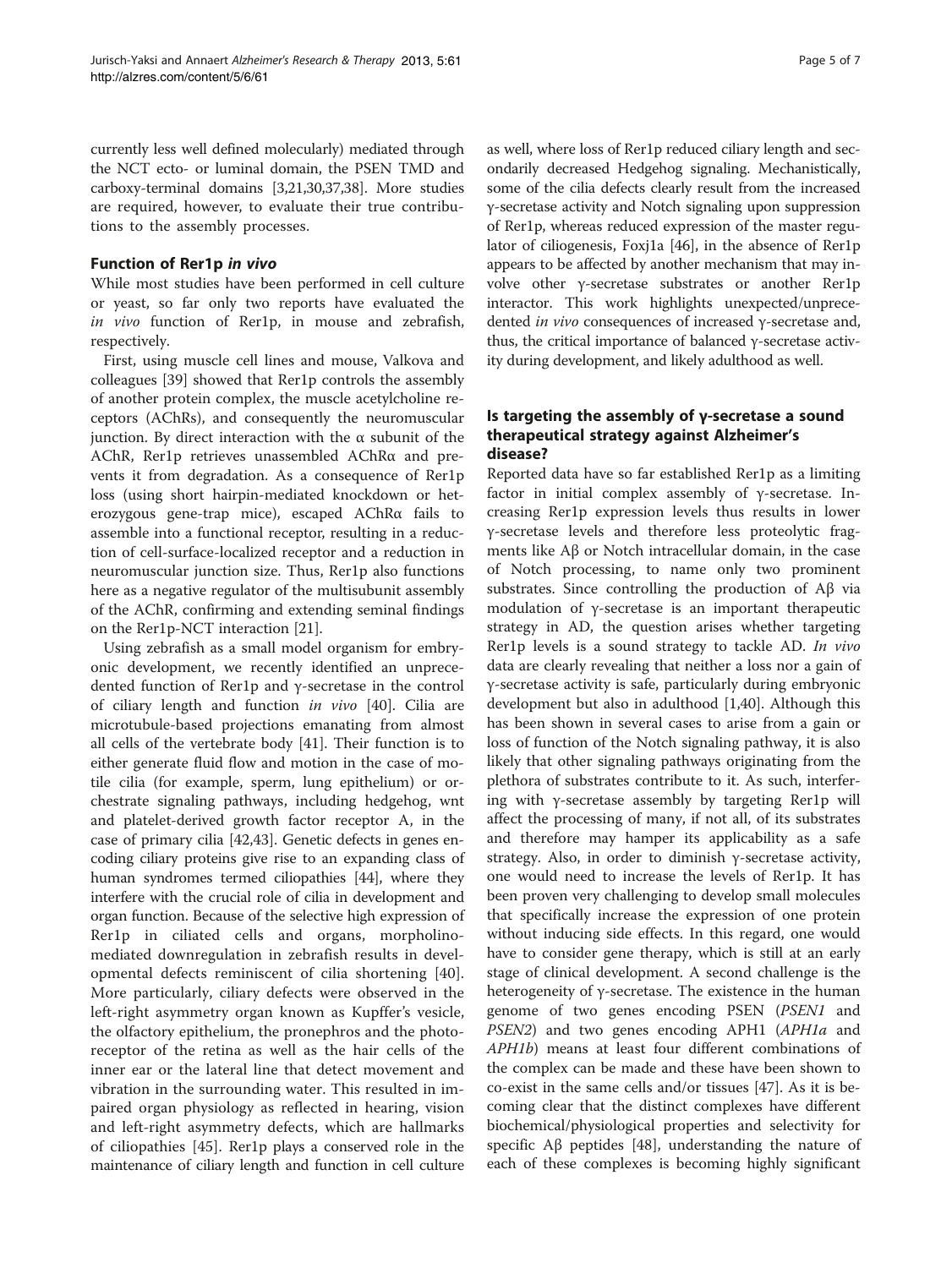<span id="page-5-0"></span>and could lead to the discovery of specific inhibitors for AD research.

However, Rer1p mainly targets NCT, a subunit common to all different γ-secretase complexes: thus, altering Rer1p levels as a therapeutic strategy will affect levels of all complexes rather than exerting selective inhibition. This contrasts with the accepted view that specifically targeting APP processing without affecting the cleavage of other substrates is a preferred therapeutic approach. In order to study eventual beneficial effects, crosses of existing transgenic AD models with transgenic mice overexpressing Rer1p may be considered. Nevertheless, our findings on Rer1p being an unselective early regulator of γ-secretase assembly does not exclude the existence of other subunit-specific or tissue-specific modulators that are yet to be discovered. Many factors influencing γ-secretase activity have been postulated to affect its trafficking, but more detailed mechanisms still need to be deciphered [3]. To achieve this goal, it is highly relevant to continue our efforts to increase our fundamental understanding of γ-secretase assembly and transport regulation in the light of its heterogeneity as well as the selectivity towards different substrates [\[23](#page-6-0),[49\]](#page-6-0).

## Conclusion

Since the discovery of PSENs almost 20 years ago and its direct involvement in γ-secretase [\[50,51\]](#page-6-0), tremendous progress has been made in terms of understanding γ-secretase biogenesis, function and implications in diseases. Due to its large size and multimeric composition, it is becoming well-accepted that γ-secretase relies on a strictly controlled assembly during the early secretory pathway. One of the important early steps is regulated by Rer1p and consists of retrieving unassembled NCT to the ER until it is competed out by APH1. This is a critical prerequisite to achieve full complex formation. Disturbed Rer1p levels affect γ-secretase activity in post-Golgi compartments and thus contribute to the generation of the toxic Aβ. Targeting Rer1p in a therapeutic approach may be extremely challenging, mainly because of the danger of creating unexpected side effects through the Notch pathway, other Rer1p interactors and indirectly ciliogenesis. So far, only two protein complexes have been shown to be regulated by Rer1p in vertebrates, but we expect this list to grow considerably in the future. Rather, we should pursue our work and gather a better understanding of the basic cell biology of γ-secretase in order to develop substrate-specific inhibitors or modulators that produce, for instance, shorter Aβ peptides without affecting the Notch pathway.

#### Abbreviations

AChR: Acetylcholine receptor; AD: Alzheimer's disease; APH1: Anterior pharynx-defective 1; APP: Amyloid precursor protein; Aβ: Amyloid β; COP: Coat protein complex; ER: Endoplasmic reticulum; KDEL: Lysine-aspartic

acid-glutamic acid-leucine; NCT: Nicastrin; PEN2: PSEN enhancer 2; PSEN: Presenilin; Rer1p: Retrieval to ER protein 1; TMD: Transmembrane domain.

#### Competing interests

The authors declare that they have no competing interests.

#### **Acknowledgments**

The research of WA is financially supported by VIB and KU Leuven (GOA/11/ 009) and grants from the Fonds voor Wetenschappelijk Onderzoek-Vlaanderen (G.0.708.10, G.0754.10 and G.A091.11), the federal government (IAP P7/16), the Hercules foundation (AKUL/08/058, AKUL/09/037, AKUL/11/ 30) and the SAO/FRA (grant S#12012).

### Published: 05 Dec 2013

#### References

- 1. Jurisch-Yaksi N, Sannerud R, Annaert W: A fast growing spectrum of biological functions of γ-secretase in development and disease. Biochim Biophys Acta 1828, 2013:19–31.
- 2. De Strooper B, Annaert W: Novel research horizons for presenilins and gamma-secretases in cell biology and disease. Annu Rev Cell Dev Biol 2010, 26:235–260.
- 3. Spasic D, Annaert W: Building gamma-secretase: the bits and pieces. J Cell Sci 2008, 121:413–420.
- 4. Ellgaard L, Helenius A: Quality control in the endoplasmic reticulum. Nat Rev Mol Cell Biol 2003, 4:181–191.
- 5. Michelsen K, Yuan H, Schwappach B: Hide and run. Arginine-based endoplasmic-reticulum-sorting motifs in the assembly of heteromultimeric membrane proteins. EMBO Rep 2005, 6:717–722.
- 6. Letourneur F, Hennecke S, Demolliere C, Cosson P: Steric masking of a dilysine endoplasmic reticulum retention motif during assembly of the human high affinity receptor for immunoglobulin E. J Cell Biol 1995, 129:971–978.
- 7. Munro S, Pelham HR: A C-terminal signal prevents secretion of luminal ER proteins. Cell 1987, 48:899–907.
- 8. Orci L, Stamnes M, Ravazzola M, Amherdt M, Perrelet A, Sollner TH, Rothman JE: Bidirectional transport by distinct populations of COPIcoated vesicles. Cell 1997, 90:335–349.
- 9. Letourneur F, Gaynor EC, Hennecke S, Demolliere C, Duden R, Emr SD, Riezman H, Cosson P: Coatomer is essential for retrieval of dilysinetagged proteins to the endoplasmic reticulum. Cell 1994, 79:1199-1207.
- 10. Yuan H, Michelsen K, Schwappach B: 14-3-3 dimers probe the assembly status of multimeric membrane proteins. Curr Biol 2003, 13:638–646.
- 11. Zerangue N, Schwappach B, Jan YN, Jan LY: A new ER trafficking signal regulates the subunit stoichiometry of plasma membrane K(ATP) channels. Neuron 1999, 22:537–548.
- 12. Margeta-Mitrovic M, Jan YN, Jan LY: A trafficking checkpoint controls GABA(B) receptor heterodimerization. Neuron 2000, 27:97–106.
- 13. Fullekrug J, Boehm J, Rottger S, Nilsson T, Mieskes G, Schmitt HD: Human Rer1 is localized to the Golgi apparatus and complements the deletion of the homologous Rer1 protein of Saccharomyces cerevisiae. Eur J Cell Biol 1997, 74:31–40.
- 14. Sato K, Sato M, Nakano A: Rer1p, a retrieval receptor for endoplasmic reticulum membrane proteins, is dynamically localized to the Golgi apparatus by coatomer. J Cell Biol 2001, 152:935-944.
- 15. Sato K, Nishikawa S, Nakano A: Membrane protein retrieval from the Golgi apparatus to the endoplasmic reticulum (ER): characterization of the RER1 gene product as a component involved in ER localization of Sec12p. Mol Biol Cell 1995, 6:1459–1477.
- 16. Boehm J, Letourneur F, Ballensiefen W, Ossipov D, Demolliere C, Schmitt HD: Sec12p requires Rer1p for sorting to coatomer (COPI)-coated vesicles and retrieval to the ER. J Cell Sci 1997, 110:991-1003.
- 17. Sato K, Sato M, Nakano A: Rer1p, a retrieval receptor for ER membrane proteins, recognizes transmembrane domains in multiple modes. Mol Biol Cell 2003, 14:3605–3616.
- 18. Sato K, Sato M, Nakano A: Rer1p as common machinery for the endoplasmic reticulum localization of membrane proteins. Proc Natl Acad Sci U S A 1997, 94:9693–9698.